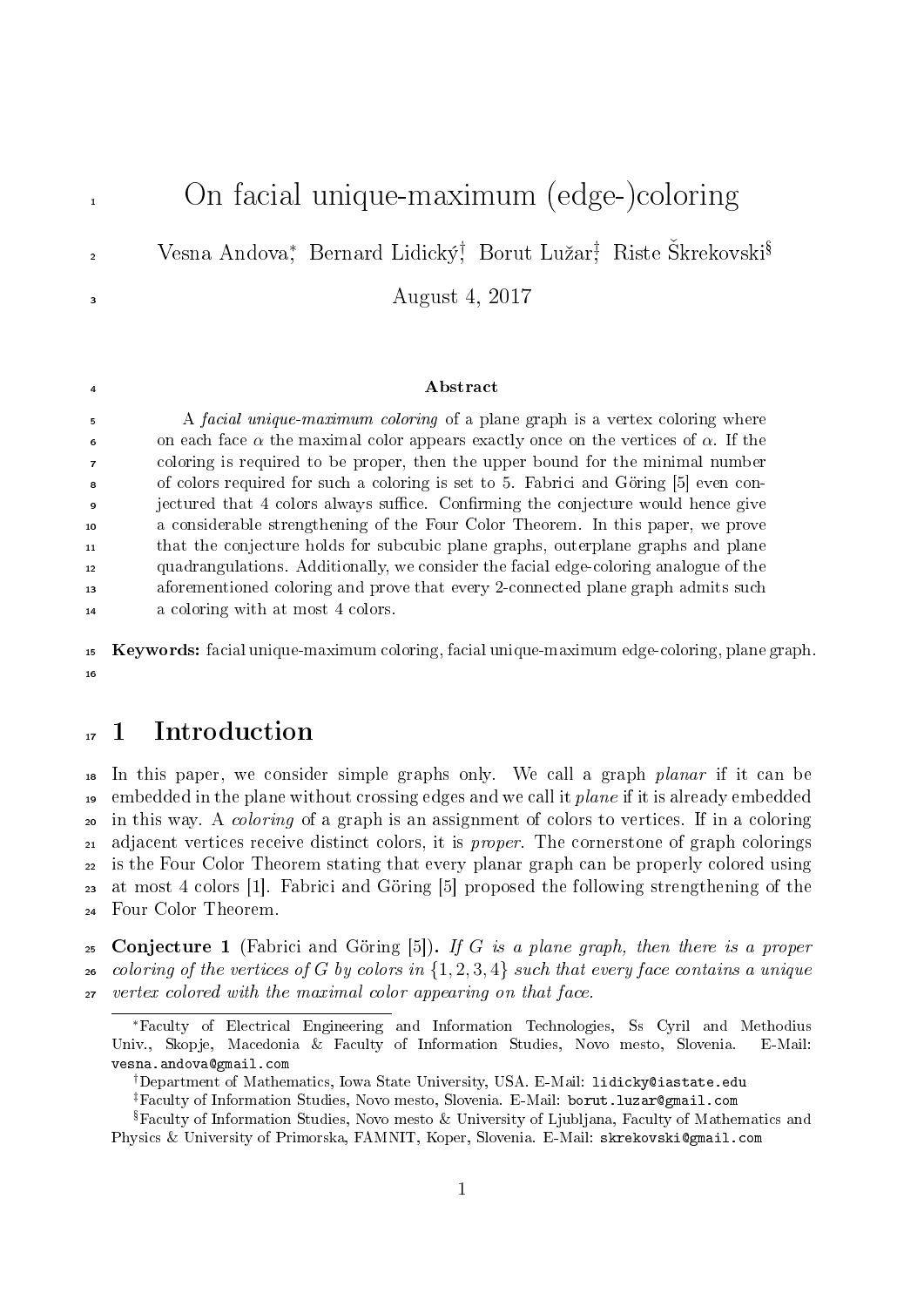<sup>28</sup> A proper coloring of a graph embedded on some surface, where colors are integers and every face has a unique vertex colored with a maximal color, is called a facial unique-<sup>30</sup> maximum coloring or FUM-coloring for short (Wendland uses the notion capital coloring 31 instead). This type of coloring was first studied by Fabrici and Göring [5]. The main <sup>32</sup> motivation for their research comes from the *unique-maximum coloring* (also known as 33 ordered coloring), defined as a coloring where there is only one vertex colored with the maximal color on every path in a graph. Studying unique-maximum coloring was moti- vated due to a number of applications it nds in various branches of mathematics and computer science; see, e.g., [2, 3, 7] for more details. Fabrici and Göring used this concept in a facial version, which is of great interest, among others, also due to Conjecture 1 and its direct connection to the Four Color Theorem. Coloring embedded graphs with respect to faces is a bursting eld itself; the main directions are presented in a recent survey by Czap and Jendrol' [4].

 $41$  For a graph G, the minimum number k such that G admits a FUM-coloring with colors  $\{1, 2, \ldots, k\}$  is called the FUM chromatic number of G, denoted by  $\chi_{\text{fum}}(G)$ . Fabrici and 43 Göring [5] proved that if G is a plane graph, then  $\chi_{fum}(G) \leq 6$ . Their result was further <sup>44</sup> improved as follows.

45 **Theorem 1** (Wendland [9]). If G is a plane graph, then  $\chi_{\text{fum}}(G) \leq 5$ .

<sup>46</sup> We show that the upper bound 4 from Conjecture 1 holds for several subclasses of <sup>47</sup> plane graphs, and that, surprisingly, the bound is tight in most of the cases. The main <sup>48</sup> result of the paper regarding the FUM-coloring of vertices is the following.

49 Theorem 2. If G is a plane subcubic graph or an outerplane graph, then  $\chi_{\text{fum}}(G) \leq 4$ .

<sup>50</sup> In the second part of the paper, we consider the edge-coloring version of the prob- $_{51}$  lem, which has been introduced by Fabrici, Jendrol', and Vrbjarová [6]. For a graph G <sup>52</sup> embedded on some surface, two distinct edges are said to be *facially adjacent* if they are <sup>53</sup> consecutive in some facial path, i.e., they have a common vertex and they are incident  $_{54}$  with a same face. A *facial edge-coloring* is a coloring of edges such that facially adjacent <sup>55</sup> edges receive distinct colors. It is rather straightforward to prove that every plane graph <sup>56</sup> admits a facial edge-coloring with at most 4 colors.

For a graph G, we denote by  $\chi_{\text{fum}}'(G)$  the minimum number k such that there exists a  $\frac{1}{58}$  facial edge-coloring using colors  $1, \ldots, k$  such that each face is incident with a unique edge <sup>59</sup> colored with the maximal color. Such a coloring is called a FUM-edge-coloring. In [6], <sup>60</sup> Fabrici et al. proposed the following conjecture.

61 Conjecture 2 (Fabrici et al. [6]). If G is a 2-edge-connected plane graph, then  $\chi_{\text{fum}}'(G) \leq$  $62 \quad 4$ .

63 In [6], the authors proved that  $\chi_{\mathrm{fum}}'(G) \leq 6$  for every 2-edge-connected plane graph 64 G. Our main result is that we prove  $\chi'_{\text{fum}}(G) \leq 4$  if the assumption that the graph is <sup>65</sup> 2-edge-connected is replaced by 2-vertex-connectivity, supporting Conjecture 2.

66 **Theorem 3.** If G is a 2-vertex-connected plane graph, then  $\chi'_{\text{fum}}(G) \leq 4$ .

<sup>67</sup> Observe that every edge in an embedded graph is facially adjacent to at most four <sup>68</sup> other edges, therefore one can translate the problem of facial edge-coloring of a plane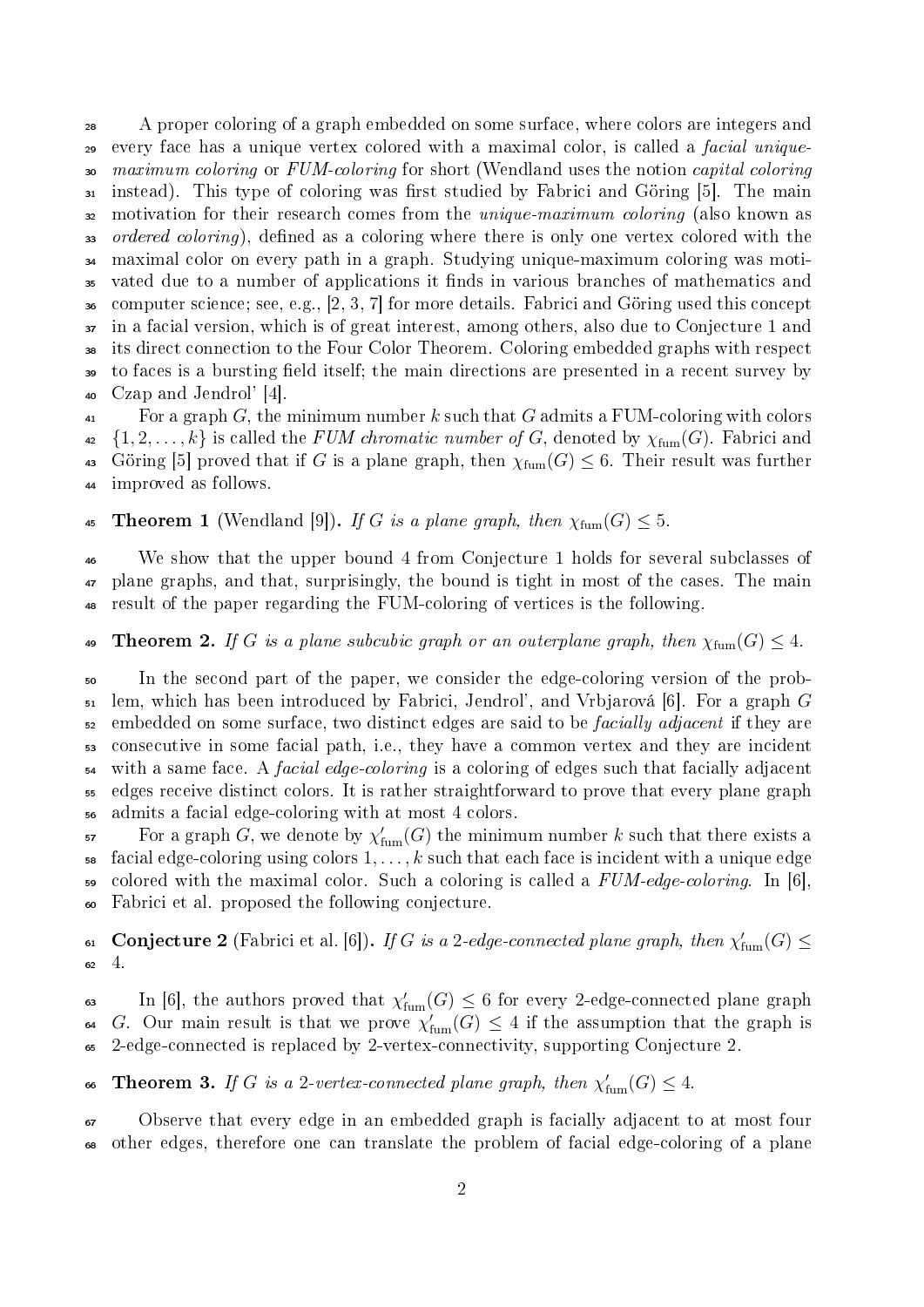graph to a vertex coloring of a plane graph with maximum degree 4. Hence, Theorem 1 <sup>70</sup> directly implies  $\chi'_{\mathrm{fum}}(G) \leq 5$  for every plane graph G. Similarly, Theorem 2 implies that  $\tau_1$  if G is obtained from a plane graph by subdividing every edge, then  $\chi'_{\text{fum}}(G) \leq 4$ .

 The paper is organized as follows. In Section 2, we prove Theorem 2 and discuss the FUM-coloring of vertices. In Section 3, we consider the FUM-edge-coloring and prove Theorem 3. Both proofs, of Theorem 2 and Theorem 3, use precoloring extension technique successfully applied by Thomassen [8] when proving that every planar graph is 5-choosable. In Concluding remarks, we present some related results and discuss possible future directions on this topic.

# $\frac{1}{2}$  FUM-(vertex-)coloring

<sup>79</sup> In this section we consider the FUM-coloring of vertices and confirm that Conjecture 1 holds for several subclasses of plane graphs.

 First, we recall a theorem, which is the main tool used in [5], and will prove helpful also in proving our results.

83 Theorem 4 (Fabrici and Göring [5]). Every plane graph has a (not necessarily proper) 3-coloring with colors black, blue, and red such that

 $\mathfrak{so}$  (1) each face is incident with at most one red vertex,

 $\mathfrak{so}$  (2) each face that is not incident with a red vertex is incident with exactly one blue vertex.

 A slightly stronger version of Theorem 4 was proved by Wendland [9] who also added the conclusion that each triangle, facial or separating, contains at least one vertex that is not black. This enabled him to improve the upper bound to 5 colors.

 $\mathfrak{g}_1$  Recall that Conjecture 1 states that if G is a plane graph, then its FUM chromatic number is 4, which is the same upper bound as for the chromatic number. One can therefore ask, which are the plane graphs admitting a FUM-coloring with at most 3 colors. However, natural candidates such as graphs of large girth, quadrangulations, and outerplane graphs have innitely many examples with FUM chromatic number 4.

 The example in Figure 1 shows that there is no analogue of Grötzsch's result for the FUM-coloring. Indeed, every vertex lies on the outer face, and hence only one can be <sup>98</sup> colored with 3 (assuming 3 colors suffice). As every vertex is incident to at most three faces, the maximal color of the fourth face is 2, and hence all the other vertices should receive 1, which is not possible, since the coloring must be proper.



**Figure 1:** Plane graphs with arbitrarily large girth (in fact also outerplane graphs) need at least 4 colors for a FUM-coloring.

We continue by considering plane quadrangulations.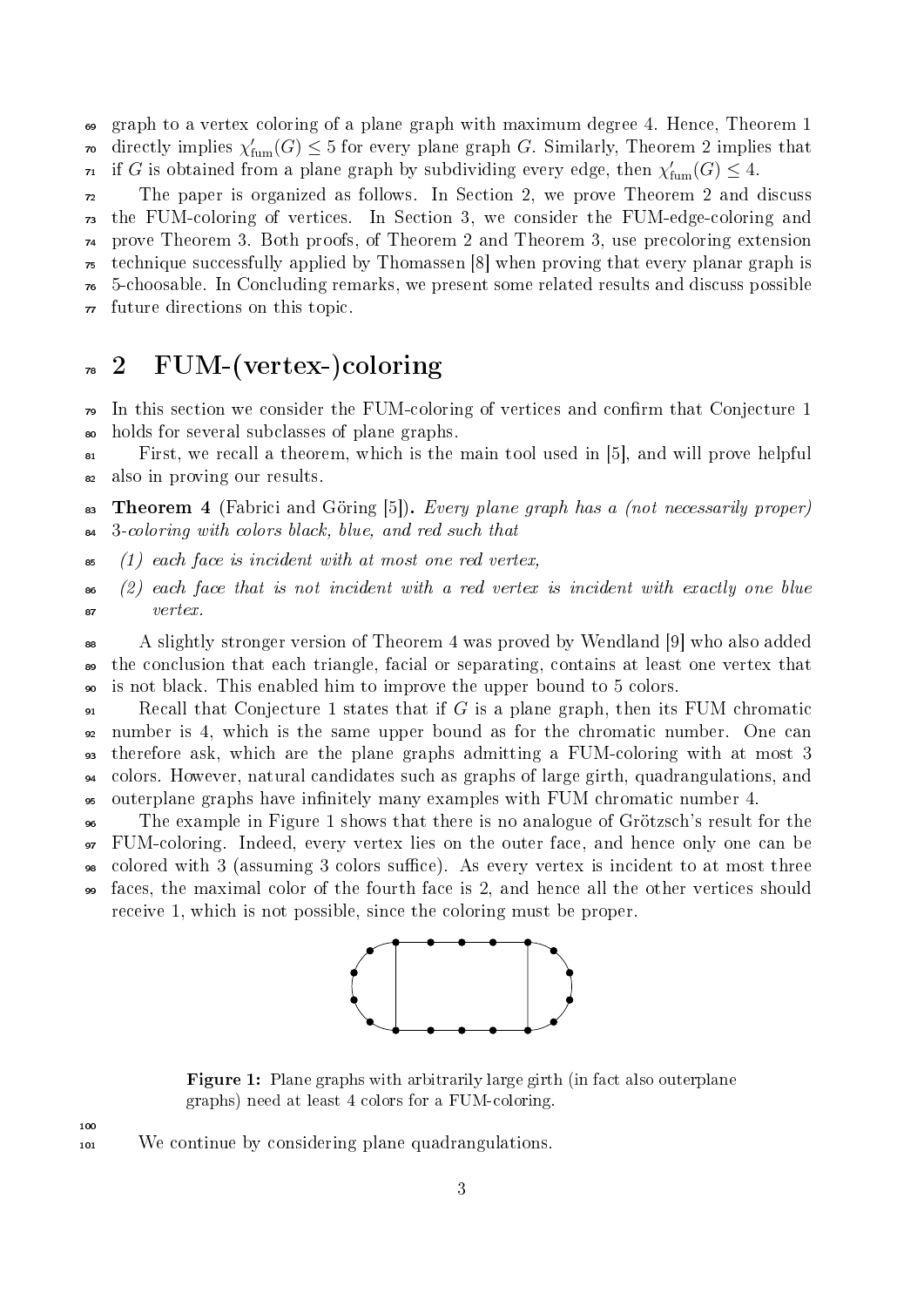102 **Proposition 1.** If G is a plane quadrangulation, then  $\chi_{\text{fum}}(G) \leq 4$ . Moreover, there <sup>103</sup> exists an infinite family of plane quadrangulations with FUM chromatic number at least <sup>104</sup> 4.

 Proof. Let G be a plane quadragulation. A FUM-coloring of G with at most 4 colors can be obtained by using Theorem 4 to assign the colors 3 and 4 such that every face is incident with at most one 4, and at most one 3 if it is not incident with 4; the remaining 108 vertices may be colored by 1 and 2, since  $G$  is bipartite.

109 To prove the second part of the proposition, consider the graph  $H$  depicted in Figure 2. Suppose  $\chi_{\text{fum}}(H) = 3$ . Then, one of the vertices incident with the outer face  $f_0$ , say  $v_1$ ,



Figure 2: A plane quadrangulation with FUM chromatic number 4.

110

111 must be colored with 3. This sets the maximal color also for the faces  $f_1$ ,  $f_2$ , and  $f_3$ . 112 Thus, to provide a unique maximal color for  $f_4$ , we must color the vertex  $v_2$  with 3, 113 providing maximal color also for the faces  $f_5$ ,  $f_6$ , and  $f_7$ . But, now there is no vertex 114 incident with  $f_8$  which can be colored with 3, hence there is no unique maximal color for  $115 \text{ f}_8$ , a contradiction.

<sup>116</sup> One obtains an innite family of graphs that require at least 4 colors, e.g., by gluing 117 an arbitrary plane quadrangulation to the face  $f_5$  of H.  $\Box$ 

<sup>118</sup> We establish Conjecture 1 also for the classes of subcubic plane graphs and outer-<sup>119</sup> plane graphs. The following lemma is motivated by Theorem 4, and we use it to prove 120 Theorem 2. The upper bound of 4 is tight for both classes by, e.g., the graph in Figure 1.

121 **Lemma 1.** Suppose G is a plane graph that is either subcubic or outerplane, P is a path  $122$  in the outer face of G on at most two vertices, and the vertices of P are properly colored 123 by a coloring  $c'$  with colors  $\{1, 2, 3\}$ . Then there is a vertex coloring c of G such that

 $124$  o c matches c' on P,

125 •  $c(v) \in \{1, 2, 3\}$  if v is incident with the outer face, and

<sup>126</sup> • each inner face has a vertex with unique maximal color.

 $127$  Proof. Let G be a smallest counterexample in terms of the number of vertices and with 128 largest path P. Clearly, we may assume G has at least 2 vertices. If G is not connected,  $129$  then every component of G can be colored by the minimality of G. The colorings of 130 all components together give us a required coloring of  $G$ , a contradiction. Hence, we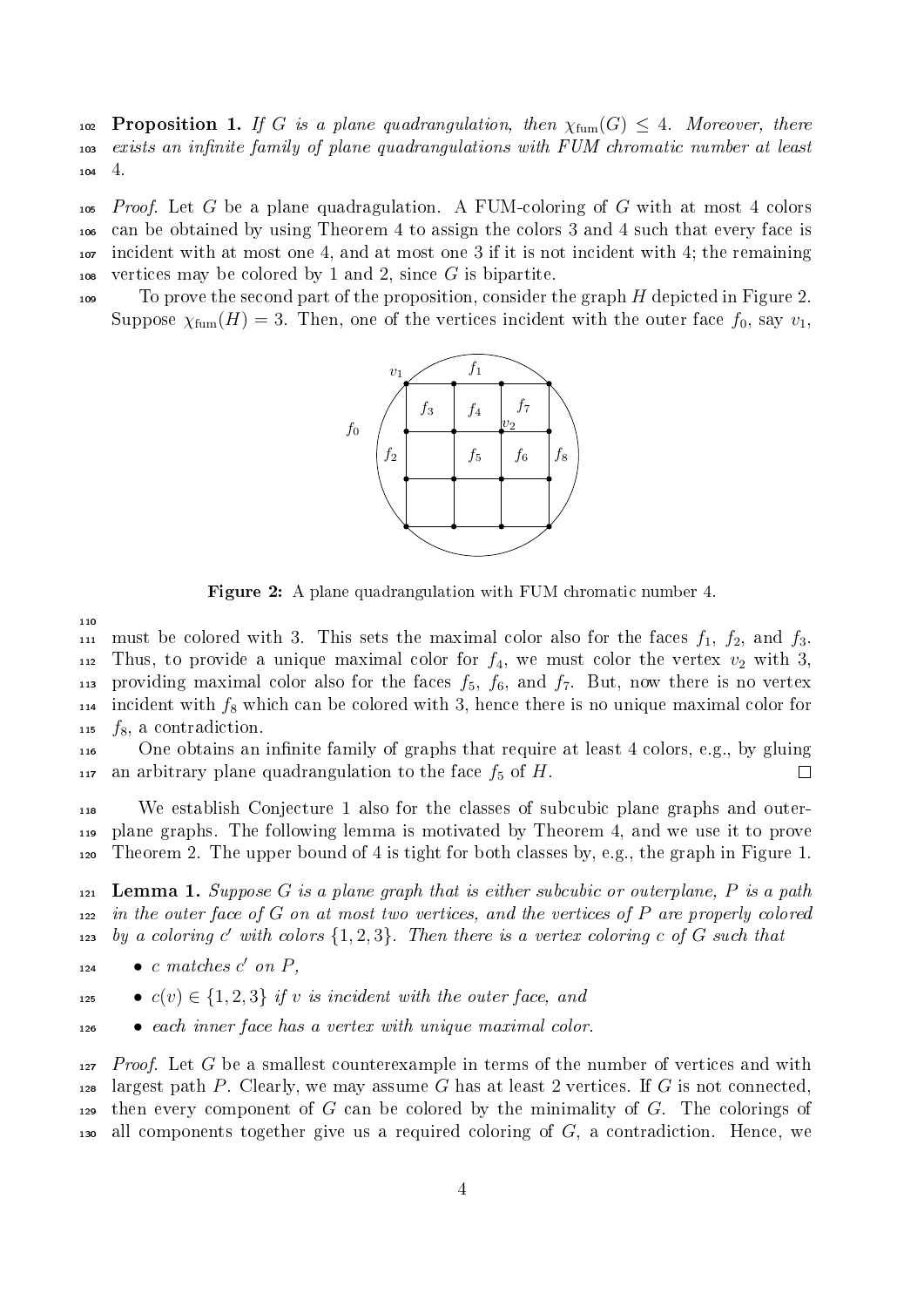131 may assume G is connected. If P has less than two vertices, we extend P arbitrarily by  $132$  coloring one of its neighbors on the outer face. Hence P has two vertices.

<sup>133</sup> We split the rest of the proof into four claims.

 $134$  Claim 1. G is 2-connected.

135 Proof. Suppose for a contradiction that v is a cut-vertex in G incident with the outer face. 136 Let W be the set of vertices consisting of v and the vertices of the connected component 137 of  $G - v$  that intersects P. Let  $X = (V(G) \setminus W) \cup \{v\}$ . By the minimality of G, there <sup>138</sup> exists a coloring  $c_W$  of  $G[W]$  with a path  $P_W = P$  and a coloring  $c_W' = c'$ , and there 139 exists a coloring  $c_X$  of  $G[X]$  with  $P_X = \{v\}$  and  $c'_X$  being  $c_W$  restricted to v. Since the 140 colorings  $c_W$  and  $c_X$  assign the same color to v, they can be combined into a coloring c 141 of  $G$ , a contradiction. Hence  $G$  is 2-connected.

 $142$  Since G is 2-connected, the outer face of G is bounded by a cycle C.

 $143$  Claim 2. C has no chords.

 $144$  Proof. Suppose for a contradiction that uv is a chord in C. Let W be the set of vertices 145 containing u, v, and the vertices of the connected component of  $G - \{u, v\}$  that intersects 146 P. Let  $X = (V(G) \setminus W) \cup \{u, v\}$ . By the minimality of G, there exists a coloring  $c_W$  of <sup>147</sup>  $G[W]$  with  $P_W = P$  and  $c'_W = c'$ , and there exists a coloring  $c_X$  of  $G[X]$  with  $P_X = \{u, v\}$ <sup>148</sup> and  $c'_X$  being  $c_W$  restricted to u and v. Since the colorings  $c_W$  and  $c_X$  assign the same 149 colors to u and v, they can be combined into a coloring c of G, a contradiction. Hence C <sup>150</sup> is a chordless cycle.

 $\text{If } G \text{ is outerplane, it follows from } \text{Claim 2 that it must be a cycle.}$ 

 $152$  Claim 3. G is not a cycle.

153 Proof. Suppose for a contradiction that G is a cycle. The coloring  $c'$  assigns the color  $154$  3 to at most one vertex of P. Hence it is possible to color the vertices of G such that 155 exactly one vertex x is colored with 3 and all the others are colored with 1 and 2. The 156 interior face of G then has  $x$  as the unique vertex colored by the maximal color.

 $157$  Hence, G is not outerplane, so it is subcubic. Moreover, it contains at least one vertex, 158 which is not in  $C$ ; we call such vertices *interior*.

159 Claim 4. In  $V(C) \setminus V(P)$ , there is no vertex of degree 3 with an interior neighbor, nor <sup>160</sup> a vertex of degree 2 that is incident with a same face as any interior vertex.

161 Proof. Suppose for a contradiction that  $v \in V(C) \setminus V(P)$  is a vertex of degree 3 with an 162 interior neighbor u, or a vertex of degree 2 and u is an interior vertex incident with a same 163 face as v. Let G' be the graph obtained from G by deleting u and v. By the minimality 164 of  $G$ , there is a coloring  $c$  of  $G'$  satisfying the assumptions of Lemma 1. Notice that all the vertices incident with the same faces as u in G are incident with the outer face in  $G'$ 165 166 (except for v). Hence the neighbors of u are colored by c with the colors in  $\{1, 2, 3\}$ . We 167 extend c to G by setting  $c(u) = 4$  and assigning to v a color from  $\{1, 2, 3\}$ , which does <sup>168</sup> not appear on its two neighbors on the outer face, a contradiction.

 $169$  From Claim 4, it follows that if G is a subcubic plane graph, there are only vertices of  $170$  degree 2 in  $V(C) \setminus V(P)$ . Moreover, if there is an interior vertex in G, then it is incident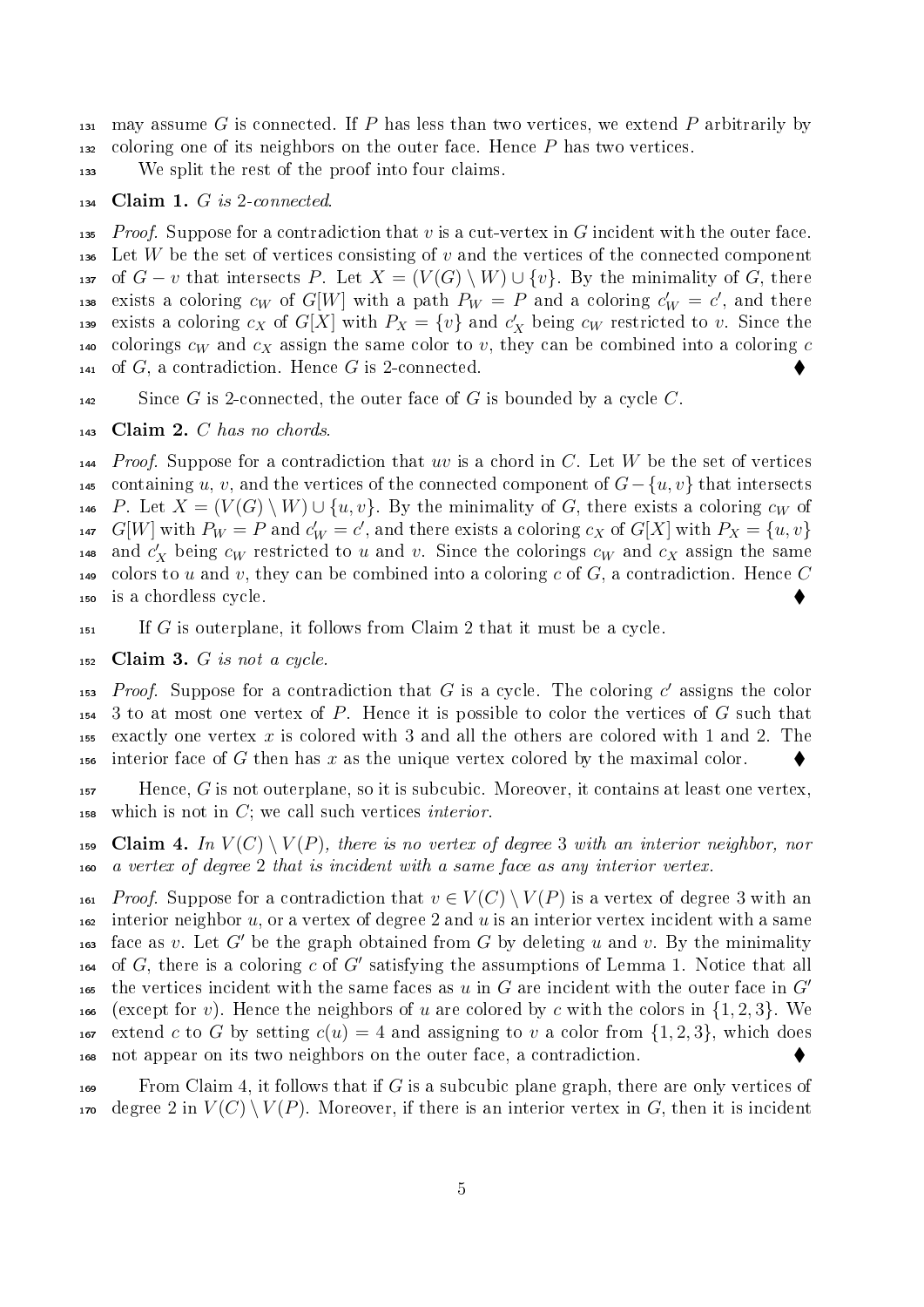$171$  with the same face as one of the vertices in  $V(C) \setminus V(P)$ . Hence, Claims 3 and 4 give us  $172$  a contradiction on existence of G. This finishes the proof of Lemma 1.  $\Box$ 

<sup>173</sup> Now, we are ready to prove the main theorem of this section.

 $174$  *Proof of Theorem 2.* Let G be a plane subcubic graph or an outerplane graph and v any 175 vertex in the outer face of G. Apply Lemma 1 on the graph  $G - v$  and color v by 4 to  $176$  complete the coloring of G.  $\Box$ 

### $_{177}$  3 FUM-edge-coloring

 In this section we turn our attention to the FUM-edge-coloring. Notice that the upper bound of 4 is the same as in the vertex version, and as already remarked, the edge version is only a special case of the former. However, also here, the upper bound is achieved within very particular classes of plane graphs, e.g., subcubic outerplane bipartite graphs of arbitrarily large girth (see Figure 3 for an example). However, regarding Conjecture 2,



Figure 3: Subcubic outerplane bipartite graphs of arbitrarily large girth need 4 colors for FUM-edge-coloring.

 $\frac{183}{183}$  Theorem 3 is the first result supporting it.

182

184 Let G be a plane graph. If an edge  $e = uv$  is removed from G, new facial adjacencies 185 of edges may be introduced around u and v in  $G - e$ . However, if we are interested  $_{186}$  only in a facial edge-coloring of G, these new adjacencies may be ignored when coloring 187  $G-e$ . This motivates the following concept: let F be a set of pairs of edges. An F-facial 188 edge-coloring is an edge-coloring, where every pair of facially adjacent edges that are not 189 in F receive distinct colors. We call F the set of free pairs. Two edges are a good pair 190 if they are a free pair or if they have a vertex of degree 2 in common. If a vertex  $v$  is a 191 common vertex of the edges in a good pair, we call v a good vertex.

 $192$  Recall that every graph G can be decomposed into maximal 2-connected blocks. The 193 block graph  $B(G)$  is an intersection graph of blocks in G. Notice that  $B(G)$  is a tree and  $_{194}$  hence has at least two leaves (unless G is 2-connected). We call a block corresponding a  $195$  leaf a *leaf-block*.

196 Observation 1. Let G be a 2-connected graph. If uv is an edge of G, then  $\{u, v\}$ 197 intersects the set of vertices of every leaf-block of  $G - uv$ .

<sup>198</sup> The following lemma is the core of the proof of Theorem 3.

199 Lemma 2. Let G be a plane graph and let  $\mathcal F$  be a set of free pairs, where every leaf-block 200 of G has a good vertex in the outer face. Then there exists an  $\mathcal F$ -facial edge-coloring c 201 using colors in  $\{1, 2, 3, 4\}$  such that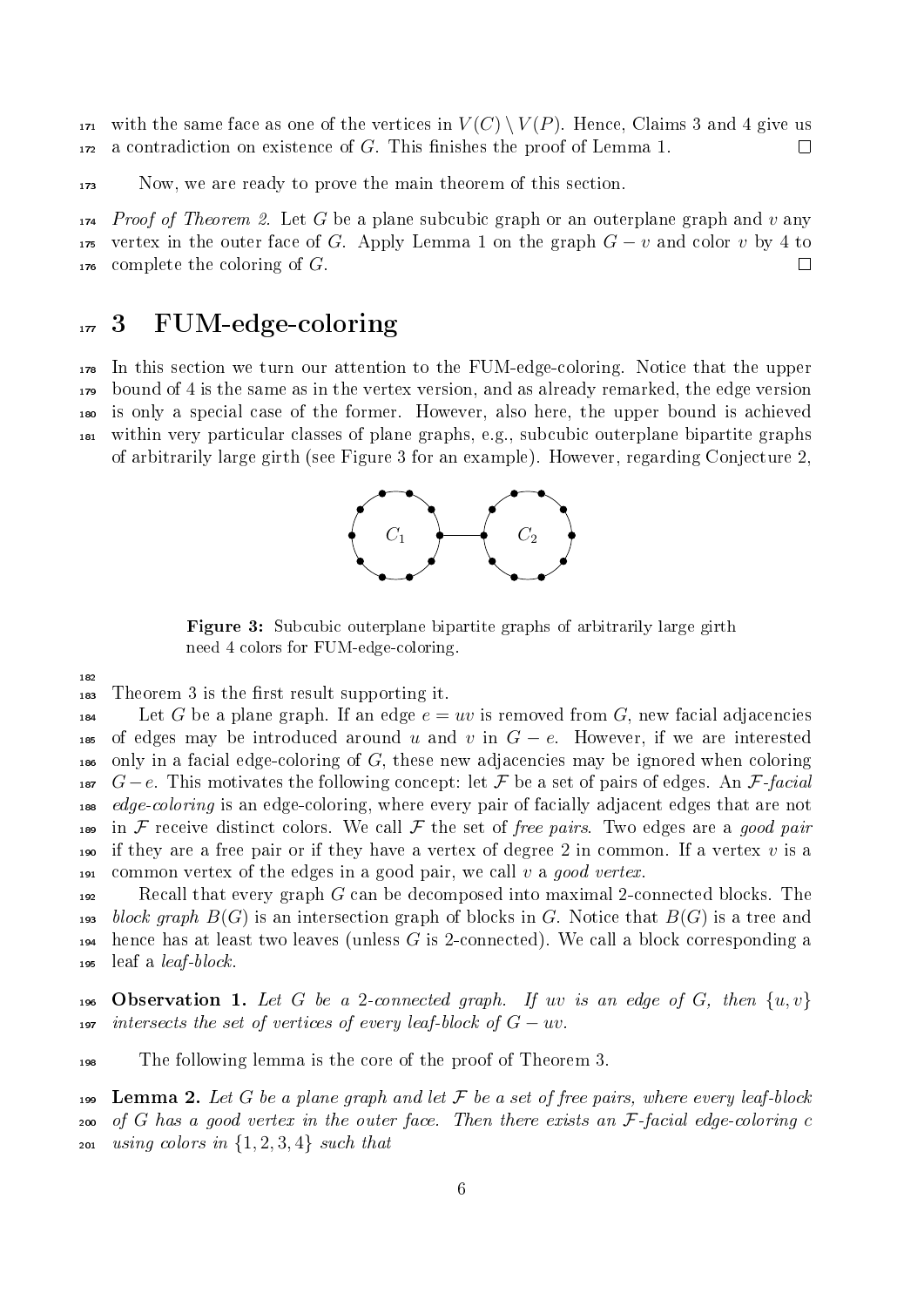202 • every edge in the outer face is colored with a color in  $\{1, 2, 3\}$ , and

<sup>203</sup> • every face, except the outer face, has an edge of a unique maximal color.

204 Proof. Let G be the smallest counterexample in terms of the sum of the number of vertices <sup>205</sup> and edges.

206 First we outline a process of removing an edge from G. Let  $e = uv$  be an edge of 207 G. Suppose u is a vertex of degree at least 4. Observe that in  $G - e$ , the edges  $e_1$  and 208  $e_2$  that were facially adjacent to e at vertex u are not facially adjacent to each other in 209 G, but they are facially adjacent in  $G - e$ . Hence, when considering  $G - e$ , we modify 210 F by adding the pair  $\{e_1, e_2\}$ . This means u is a good vertex in  $G - e$ . Similarly, v is 211 good, since it is either a common vertex of a free pair or it has degree at most 2 in  $G-e$ . 212 Hence, by Observation 1, every leaf-block in  $G - e$  contains a good vertex.

 $213$  We next describe two configurations that cannot appear in  $G$ .

 $_{214}$  (A) There is no vertex of degree 1 in the outer face of G.

 $215$  Suppose for a contradiction that u is a vertex of degree 1 in the outer face and let 216  $e = uv$  be the edge incident with u. Let G' be obtained from G by removing u, and let  $\mathcal{F}'$  be obtained from  $\mathcal F$  by including any facially adjacent pair of edges in  $G'$ 217 <sup>218</sup> that are not facially adjacent in G. By the minimality of G, there exists an  $\mathcal{F}'$ -facial edge-coloring  $c'$  of  $G'$ . Since e is facially adjacent to at most two edges in  $G$ , there <sup>220</sup> is at least one available color in  $\{1,2,3\}$ . Hence, c' can be extended to an F-facial  $_{221}$  edge-coloring of  $G$ , a contradiction.

 (B) There is no edge e in the outer face joining a good vertex u with a vertex v such that u and v are in the same block, v is incident with an edge f that is not in the outer face, f is facially adjacent with e, and e is in a good pair with some edge incident to u (see Figure 4).



**Figure 4:** Situation in the configuration  $(B)$  in Lemma 2.

225

so suppose for a contradiction that there exists such an edge  $e$  in  $G$ . Let  $G'$  be obtained  $\mathcal{F}$  from G by removing the edges e and f and let  $\mathcal{F}'$  be obtained from F by including any facially adjacent pair of edges in  $G'$  that are not facially adjacent in  $G$ . By the 229 minimality of G, there exists an  $\mathcal{F}'$ -facial edge-coloring c' of G'. Notice that the 230 edges of both faces with which f is incident in G become incident with the outer face of G'. Hence, setting  $c'(f) = 4$  does not create any conflict with the other edges 232 and it is the unique maximal color for the two faces in G. Since  $e$  is in a good pair 233 at u, there is at most one facially adjacent edge with e at u in G. There might be two facially adjacent edges with e at v, but one of them is f and as  $c'(f) = 4$ , there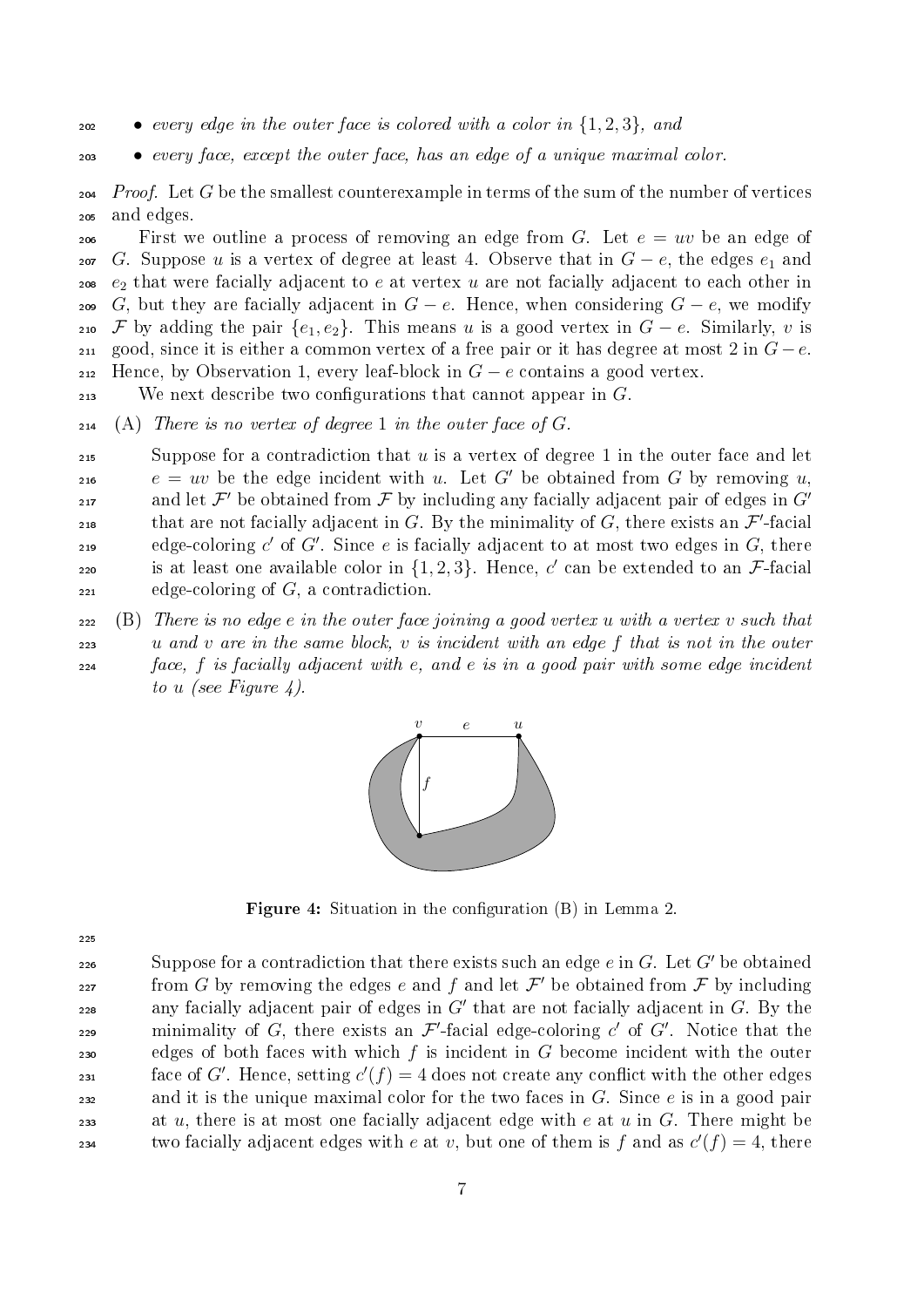<sup>235</sup> is a color in  $\{1, 2, 3\}$  for e that is not conflicting with the edges that are facially <sup>236</sup> adjacent with e. This gives a contradiction.

237 Now, let B be a leaf-block in  $B(G)$ . Hence, there is at most one vertex  $v \in V(B)$ 238 with neighbors in  $V(G) \setminus V(B)$ , and it contains at least one good vertex by assumption. 239 Observe that if B contains an edge not incident with the outer face, then a configuration 240 described in  $(B)$  would occur. Thus we may assume that every edge in B is incident with 241 the outer face. Furthermore, by  $(A)$ ,  $B$  is a cycle.

242 Let G' be the graph obtained from G by removing all the edges of B and let  $\mathcal{F}'$  be 243 obtained from  $\mathcal F$  by including any facially adjacent pairs of edges in  $G'$  that are not  $_{244}$  facially adjacent in G.

<sup>245</sup> By the minimality of G, there exists an  $\mathcal{F}'$ -facial edge-coloring c' of G' satisfying the 246 assumptions of the lemma. Now we show that  $c'$  extends to  $G$ . Since  $B$  is a cycle, it <sup>247</sup> bounds some inner face which thus needs a unique maximal color. This is achieved by  $_{248}$  coloring exactly one edge of B by the color 3 and all the other edges by 1 and 2.

249 Let  $e_1$  and  $e_2$  be the edges of B incident with v. They may be facially adjacent in G  $_2$ so  $\,$  to edges of  $G'$  that are colored by  $c'.$  Hence, each of  $e_1$  and  $e_2$  has two available colors and  $_{\text{251}}\;$  the other edges of  $B$  have three available colors. If the color 3 is available on  $e_i$  for some 252  $i \in \{1,2\}$ , we assign  $c'(e_i) = 3$ , and the remaining edges of B can be colored greedily 253 starting from  $e_{3-i}$  using only the colors 1 and 2, a contradiction. Hence both,  $e_1$  and  $254$  e<sub>2</sub>, have only the colors 1 and 2 available. Now, B can be colored by coloring any edge 255 except  $e_1$  and  $e_2$  by 3 and the remaining edges of B, including  $e_1$  and  $e_2$ , by alternating <sup>256</sup> the colors 1 and 2. This gives a contradiction establishing Lemma 2.  $\Box$ 

<sup>257</sup> We finish this section by presenting a proof of Theorem 3.

258 Proof of Theorem 3. Let G be a 2-(vertex-)connected plane graph. Let  $e = uv$  be any <sup>259</sup> edge in the outer face of G. Let G' be the graph obtained from G by removing  $e$ , and  $_{260}$  let  $\mathcal{F}'$  be the set of facially adjacent pairs of edges in  $G'$  that are not facially adjacent in 261 G. Notice that each of u and v is a good vertex in  $G'$ . Since G is 2-connected, the block 262 graph of  $G'$  is a path with u and v contained in the blocks (or the only block in the case  $_{263}$  when  $G'$  is also 2-connected) corresponding to the endvertices of the path. Hence,  $G'$  and 264  $\mathcal{F}'$  satisfy the assumptions of Lemma 2 and there exists an  $\mathcal{F}'$ -facial edge-coloring  $c'$  of 265 G', which can be extended to a FUM-edge-coloring of G by setting  $c'(e) = 4$ .  $\Box$ 

#### <sup>266</sup> 4 Concluding remarks

 For both variants of FUM-colorings, vertex and edge, the proposed upper bound is set at 4 colors. We have shown that there is no analogy with proper colorings, where some subclasses of plane graphs require at most 3 colors. On the other hand, we have not been able to disprove any of the two conjectures.

 Although the problem of FUM-coloring is intriguing already in the class of plane graphs, the concept can be naturally studied also for graphs embedded in higher surfaces. Youngs [10] proved that the chromatic number of any quadrangulation of the projective plane is either 2 or 4. In Figure 5, we present an example of projective plane graph needing 5 colors (we leave the proof to the reader). One may therefore ask, what is the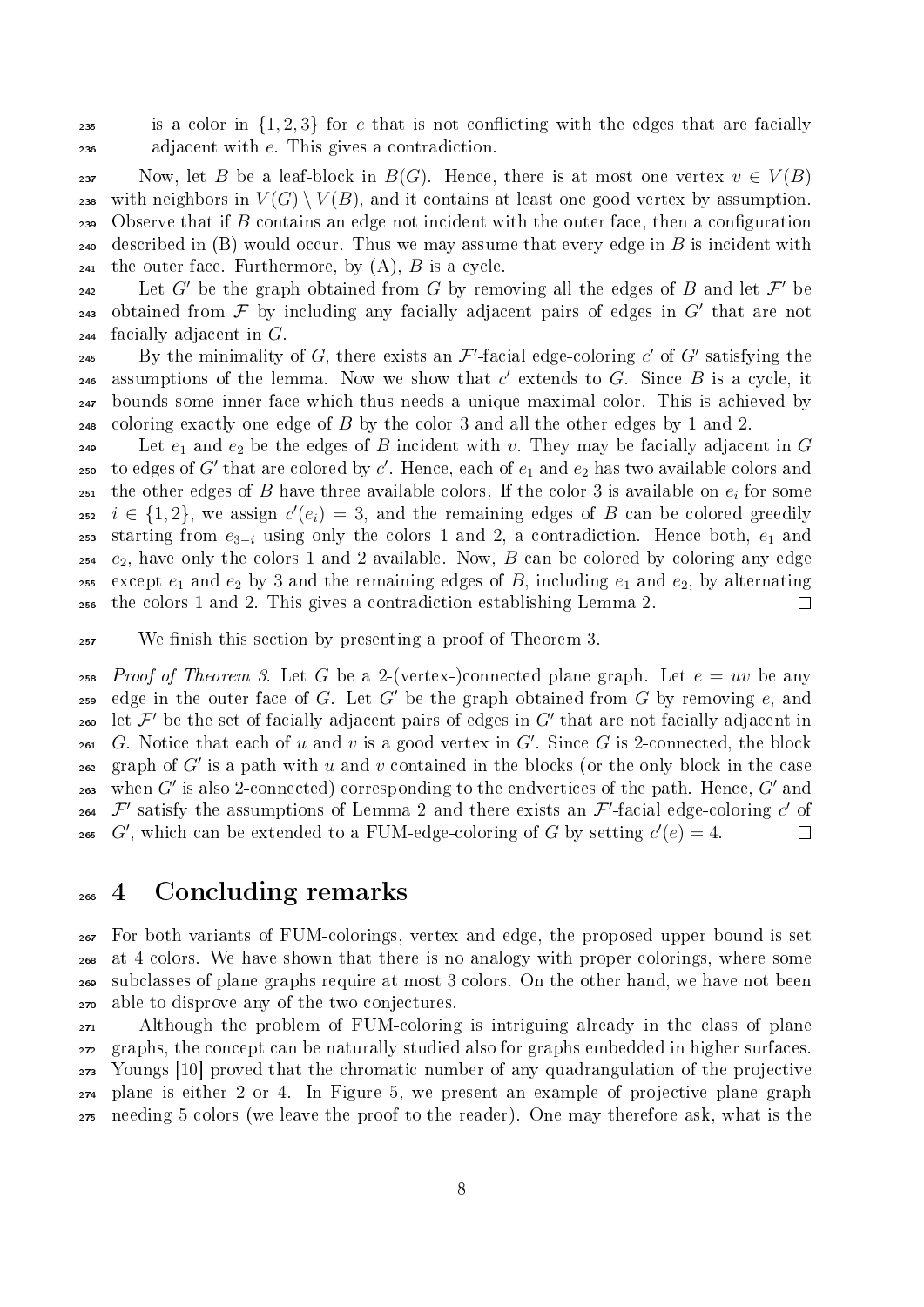

Figure 5: Projective quadrangulation needing 5 colors for a FUM-coloring.

<sup>276</sup> FUM chromatic number of graphs embedded in higher surfaces? How does it behave if <sup>277</sup> we add assumption on minimum face length or girth?

<sup>278</sup> In [9], the author studied the list version of the problem, and he showed that having  $279$  lists of size 7 suffice for FUM-coloring of any plane graphs. He proposed the following <sup>280</sup> conjecture.

281 Conjecture 3 (Wendland [9]). If each vertex of a plane graph is assigned a list of 5 <sup>282</sup> integers, then there exists a FUM-coloring assigning each vertex a color from its list.

<sup>283</sup> We believe that in FUM-edge-coloring, the upper bound for the list version is the <sup>284</sup> same as for the ordinary.

285 Conjecture 4. If each edge of a plane graph is assigned a list of 4 integers, then there <sup>286</sup> exists a FUM-edge-coloring assigning each edge a color from its list.

 $287$  Acknowledgment. The project has been supported by the bilateral cooperation be- $_{288}$  tween USA and Slovenia, project no. BI-US/17-18-013. V. Andova, B. Lužar, and R. 289 Skrekovski were partially supported by the Slovenian Research Agency Program P1–0383. <sup>290</sup> B. Lidický was partially supported by NSF grant DMS-1600390.

# <sup>291</sup> References

- 292 [1] K. Appel and W. Haken. The solution of the four-color map problem. Sci. Amer.,  $237:108-$ <sup>293</sup> 121, 1977.
- <sup>294</sup> [2] P. Cheilaris, B. Keszegh, and D. Pálvölgyi. Unique-Maximum and Conict-Free Coloring 295 for Hypergraphs and Tree Graphs.  $SIAM J. Discrete Math., 27(4):1775-1787, 2013.$
- $296$  [3] P. Cheilaris and G. Tóth. Graph unique-maximum and conflict-free colorings. *J. Discrete*  $297$  Algorithms,  $9(3)$ :241-251, 2011.
- <sup>298</sup> [4] J. Czap and S. Jendrol'. Facially-constrained colorings of plane graphs: A survey. Discrete  $299$  Math., 2016. published online.